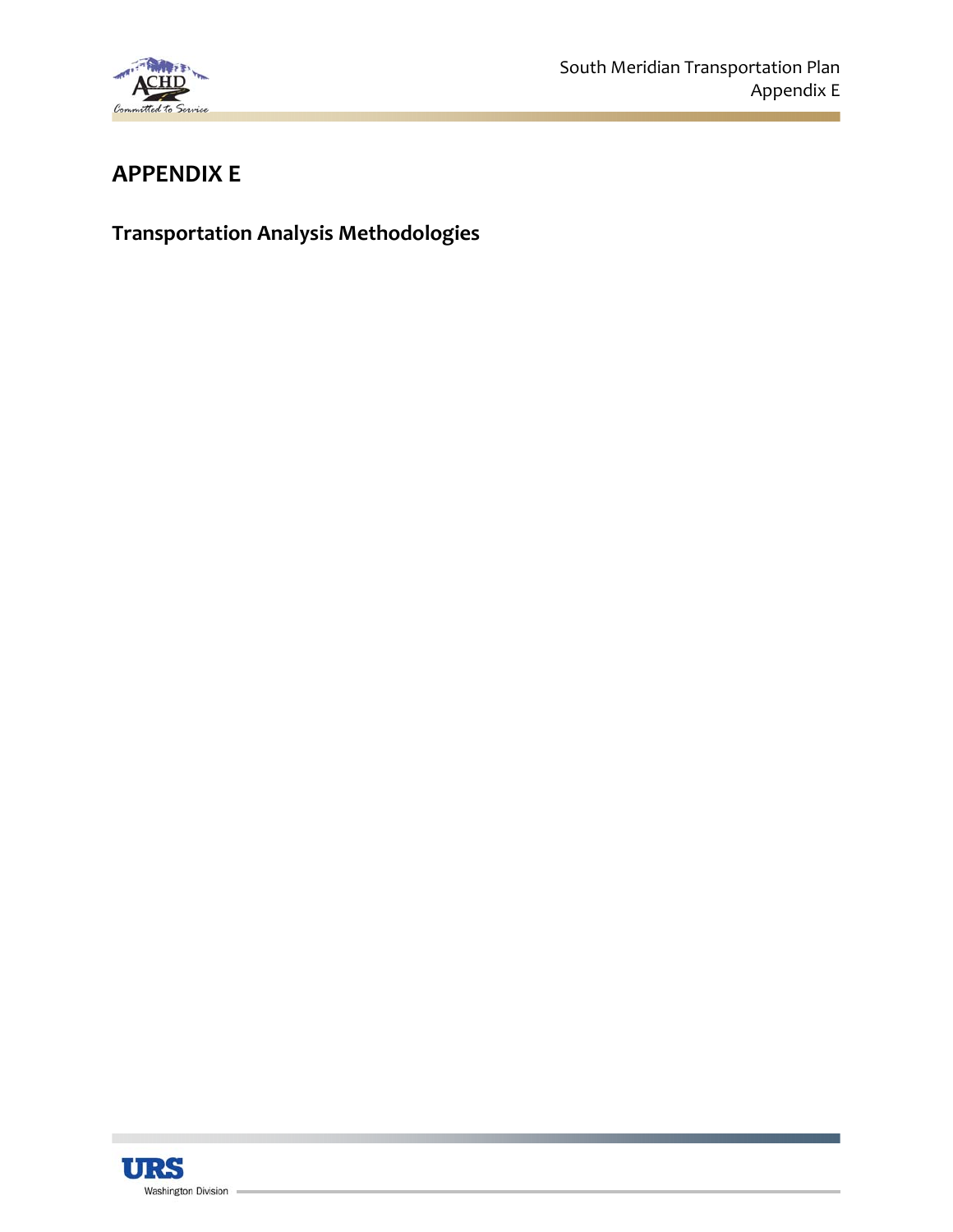

This section summarizes the methodologies used to determine recommended ultimate build out roadway and intersection improvements and a schedule of when those improvements will be needed. Additional methodologies are presented that used the build out improvements to estimate planning level right-of-way and construction costs in current (2008) dollars. Finally, a benefit/cost analysis methodology is described as it pertains to the South Meridian Transportation Study.

# **Build Out Capacity Analysis Methodology**

The build out capacity analysis methodology was used with 2030 forecast peak hour traffic volumes on the arterial roadways and intersections in the South Meridian Area. ACHD's *Intersection Planning Level Standards* and the planning level roundabout intersections and typical roadway sections presented in the report were used in the capacity analysis to determine the required roadway and intersection improvements.

#### **Roadway Capacity**

The roadway sections used for the build out capacity analysis for the South Meridian Transportation Plan were based on planning level roadways identified in the report. With some exceptions, the roadway functional classifications are based on the COMPASS 2030 Planning Functional Classification Map.

These typical roadways were evaluated using the forecasted South Meridian Area traffic volumes and the arterial street capacity thresholds developed for ACHD's arterial roadways to determine future capacity needs in the CIP. These thresholds are based on the Florida Department of Transportation (FDOT) multi-modal policy and application tools for arterial street planning (ARTPLAN). They are consistent with the Federal Highway Administration's (FHWA's) *Highway Capacity Manual*. These thresholds are based on the peak hour traffic volume in the peak direction on the arterial. **Figure E-1**, reproduced from Table C-4 in the CIP Overview dated July 26, 2006, displays these thresholds. LOS E was used as the threshold for median controlled principal arterials for needed improvements along principal arterial roadways. LOS D was used as the threshold for minor arterials for needed improvements along minor arterial roadways.

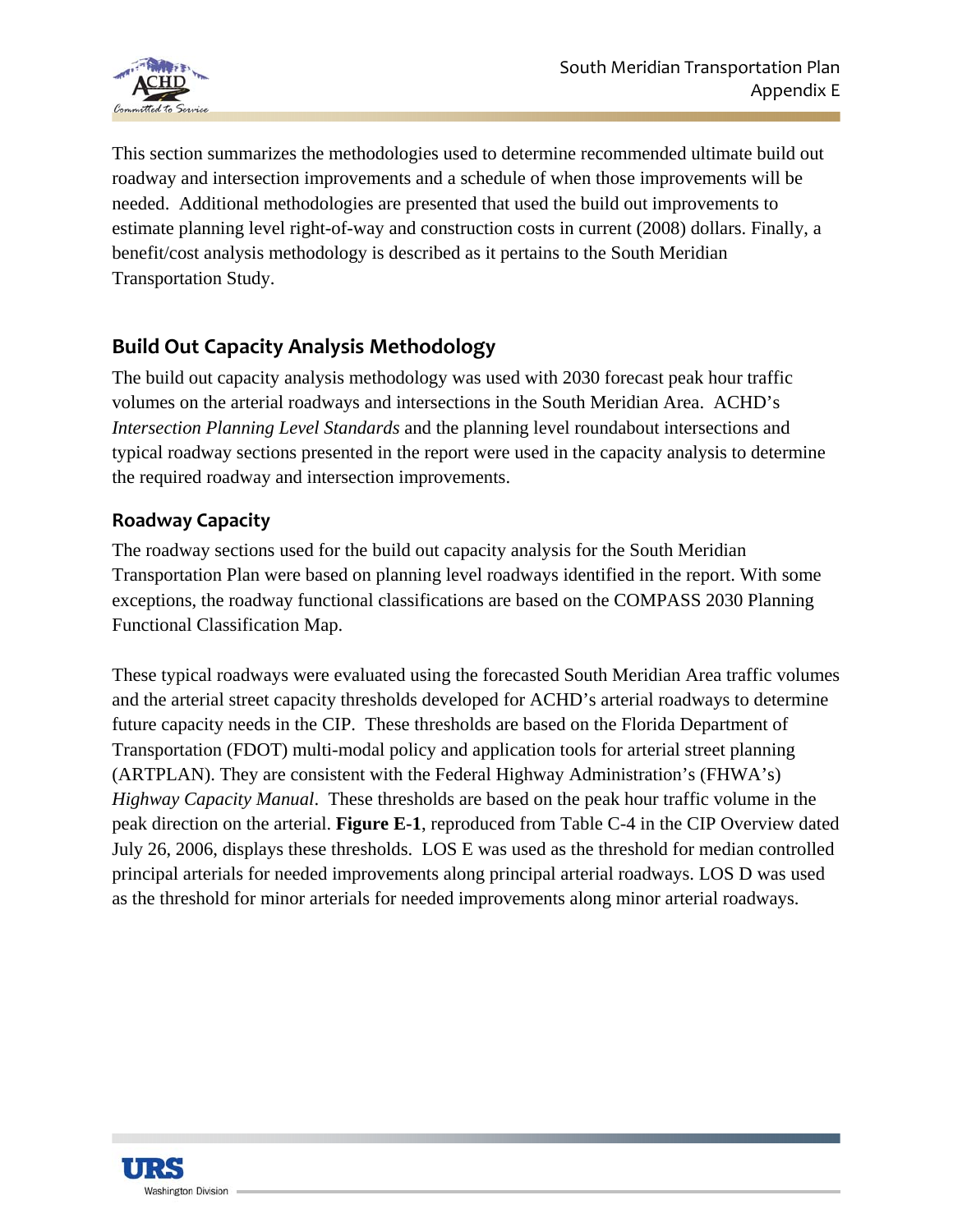

|                                                    |                         | <b>Hourly Volume-Peak</b> |       |       |
|----------------------------------------------------|-------------------------|---------------------------|-------|-------|
|                                                    |                         | <b>Level of Service</b>   |       |       |
| <b>Arterial Class</b>                              | Lanes                   | C                         | D     | Е     |
|                                                    |                         |                           |       |       |
| <b>ACHD Principal Arterials</b>                    |                         |                           |       |       |
| No Left-Turn lane                                  | 1                       | ***                       | 550   | 690   |
| <b>Continuous Center Left-Turn Lane</b>            |                         |                           |       |       |
|                                                    | 1                       | 270                       | 750   | 880   |
|                                                    | $\overline{\mathbf{c}}$ | 590                       | 1,600 | 1,770 |
|                                                    | 3                       | 890                       | 2,440 | 2,660 |
| Median Control, Channelized Left-Turn Lanes        |                         |                           |       |       |
| @ Major Intersections                              |                         |                           |       |       |
|                                                    | 1                       | 280                       | 790   | 920   |
|                                                    | $\overline{2}$          | 620                       | 1,680 | 1,860 |
|                                                    | 3                       | 930                       | 2,560 | 2,790 |
|                                                    |                         |                           |       |       |
| <b>ACHD Minor Arterials</b>                        |                         |                           |       |       |
| No Left-Turn lane                                  | 1                       | ***                       | 550   | 690   |
| <b>Continuous Center Left-Turn Lane</b>            |                         |                           |       |       |
|                                                    | 1                       | 270                       | 750   | 880   |
|                                                    | $\overline{\mathbf{c}}$ | 590                       | 1,540 | 1,770 |
|                                                    | 3                       | 890                       | 2,370 | 2,660 |
| <b>Median Control, Channelized Left-Turn Lanes</b> |                         |                           |       |       |
| @ Major Intersections                              |                         |                           |       |       |
|                                                    | 1                       | 280                       | 760   | 920   |
|                                                    | $\overline{2}$          | 620                       | 1,620 | 1,860 |
|                                                    | 3                       | 930                       | 2,490 | 2,790 |

### **Figure E‐1. Ada County Street Capacity Guidelines**

#### **Intersection Capacity**

Arterial road intersections in the South Meridian Area were analyzed for needed improvements. COMPASS' peak hour model traffic volume forecasts were used to estimate turning movements at each intersection in the South Meridian Area. The Highway Capacity Software Plus was used to analyze signalized intersections, while the FHWA's capacity method in *Roundabouts: An Informational Guide* was used to analyze roundabouts. A spreadsheet was developed for input of forecasted traffic volumes and output of roundabout capacity to provide information in a manner similar to the HCS output for signalized intersections. LOS E was used as the threshold for needed improvements for principal arterial intersections to be consistent with the principal arterial roadway LOS threshold. LOS D was used as the threshold for needed improvements for all other intersections in the analysis.

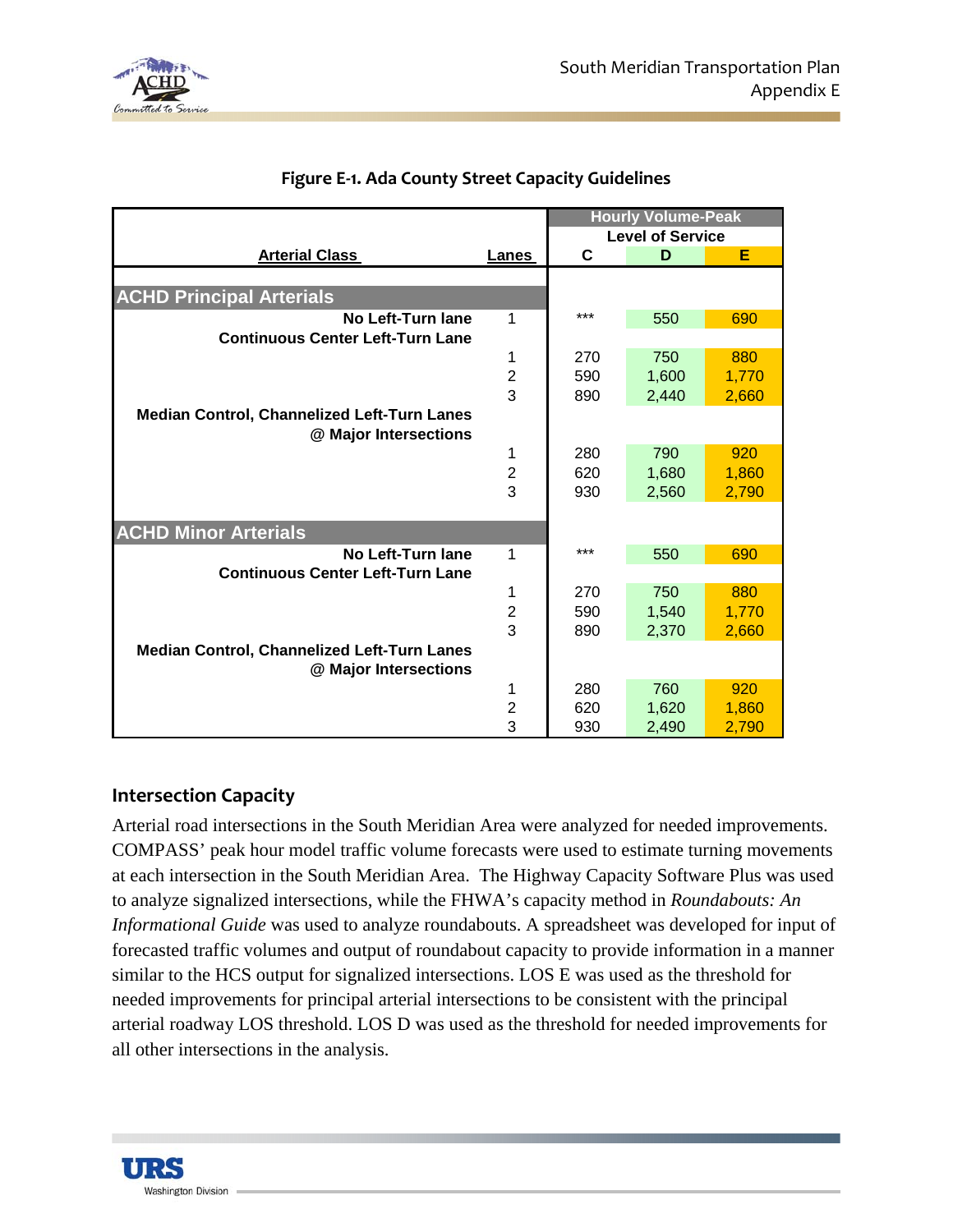

### **Peak Hour Turning Movements**

The PM peak hour turning movements were estimated for each intersection based on the peak hour link volumes entering and exiting the intersection. Each growth scenario was modeled separately and turning movements were estimated for each. The entering volumes were distributed to left-turning, through, and right-turning movements using the WinTurns software. This program computed forecast turning volumes using the techniques described in Chapter 8 of the *Highway Traffic Data for Urbanized Area Project Planning and Design* (NCHRP 255). It derives forecast turning movements using an iterative approach which alternately balances the inflows and outflows until the results converge. Observed turning movement volumes were entered into the program based on the existing traffic counts. Some adjustment were made to accommodate future traffic volumes at intersections that only have three legs now and are forecast to have four, such as the Overland Road intersections with Black Cat Road, Ten Mile Road, Linder Road, and Locust Grove Road. The 2030 capacity analysis was completed for the PM peak hour.

### **Intersection Capacity Analysis**

Intersection type and layouts were determined based on roadway cross-sections, the ACHD *Intersection Planning Level Standards*, and the planning level roundabout intersections. The simplest intersection meeting the recommended roadway section was initially selected for the intersection capacity analysis. The following assumptions were used in the intersection capacity analysis:

- Future Peak Hour Factor (PHF) 0.95
- Traffic Signal Cycle Lengths 60 seconds to 120 seconds
- Used a 4-phase signal cycle
- Assumed 4 seconds of yellow time and 1 second of red time for each phase
- Allowed right turn on green when opposing left turn phase occurred
- Assumed Ideal Saturation Flow Rate of 1,900 passenger cars/hour of green time/lane
- Did not estimate pedestrian movements or model pedestrian phases in analysis
- Did not assume bus stops in analysis
- Percent Heavy Vehicles 5%
- Signalized Intersection Capacity Analysis Used HCS+ software following *Highway Capacity Manual 2000* procedures
- Roundabout Intersection Capacity Analysis Based on Exhibits 4-6, 4-9, and 4-10 of Chapter 4: Operation of *Roundabouts: An Informational Guide*, Pub. No. FHWA-RD-00- 067
- Roundabout Intersection Level of Service Based on Control Delay and compared to Exhibit 17-22, LOS Criteria for AWSC Intersections of *Highway Capacity Manual 2000*

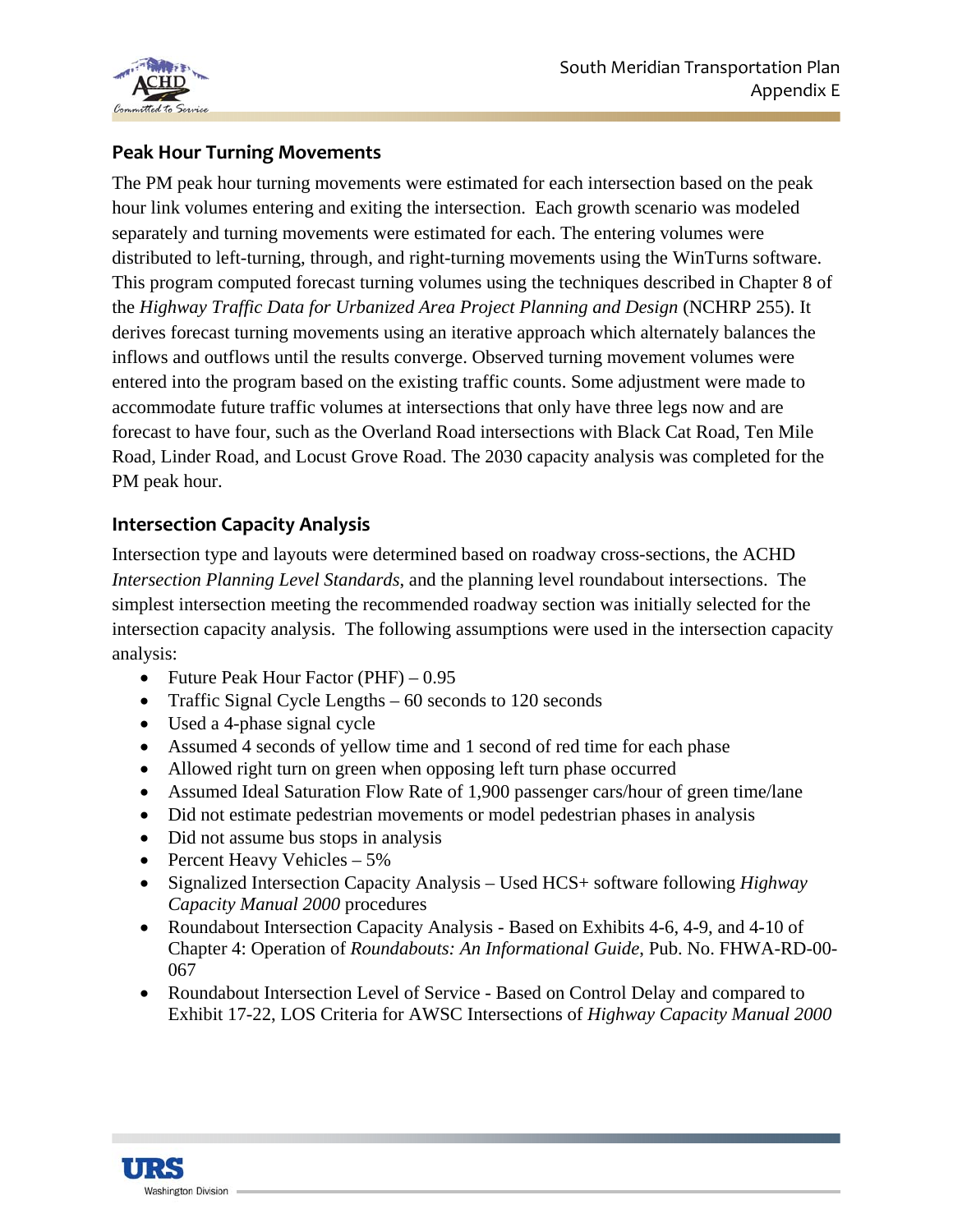

The intersections eligible for roundabouts were analyzed as such with the applicable turning movements converted to entering and circulating volumes. The FHWA capacity methodology in the *Roundabouts: An Informational Guide* was used to analyze roundabouts. This method determines the capacity of a roundabout based on the roundabout type (single lane or dual lane), the entry type (single lane, single with flared dual lane, or dual lane approach), and the circulating flow. The volume-to-capacity  $(v/c)$  ratio, the control delay per vehicle, and the 95th percentile queue length are calculated for each leg of the roundabout. LOS is estimated using the LOS Criteria for all way stop controlled intersections which is based on control delay per vehicle.

The signalized intersections were analyzed using the HCS software. Turning movements were input and a generic 4-phase signal phasing plan was assumed. Signal cycles were optimized in the software up to a maximum signal cycle length of 120 seconds. This cycle length is recommended in the Access Management Plan. A 120 second cycle will allow signals at  $\frac{1}{2}$  mile spacing to be coordinated and allow good progression speeds along arterials. If the intersection operated at LOS E or F, the next intersection from the ACHD *Intersection Planning Level Standards* was analyzed. This analysis methodology was continued until the intersections were estimated to operate at LOS E for principal arterial intersections or LOS D for minor arterial intersections. Some of the planning level intersections were modified to meet the needs of specific intersections and they are identified in the analysis.

## **Roundabout Analysis**

All intersections in the project area were evaluated to see if a roundabout intersection control strategy would be feasible. They were evaluated based on the guidelines to determine advantageous locations found in the *Ada County Roundabout Study: Roundabout Application Guidelines for Ada County*. Roundabouts were considered the preferred intersection geometry along Amity Road consistent with the completed roundabout study recommendations. If the roundabout was determined to fail in the 2030 capacity analysis, signalized intersections were considered. A screening analysis was done to eliminate those intersections that would not work based on a geometric or functional reason. Criteria included:

- Triple lane roundabouts were not considered for the South Meridian Area. Therefore roundabouts were not permitted along roadways with three or more through lanes in one direction.
- Roundabouts were not permitted on State Highways, Mobility Arterials, or Residential Mobility Arterials as defined in the South Meridian Access Management Plan. These roadways are intended to be high speed, high volume roadways that emphasize long distance through movements over access. Roundabouts require vehicles to slow to 15-20 mph, which would reduce the efficiency of these roadways.

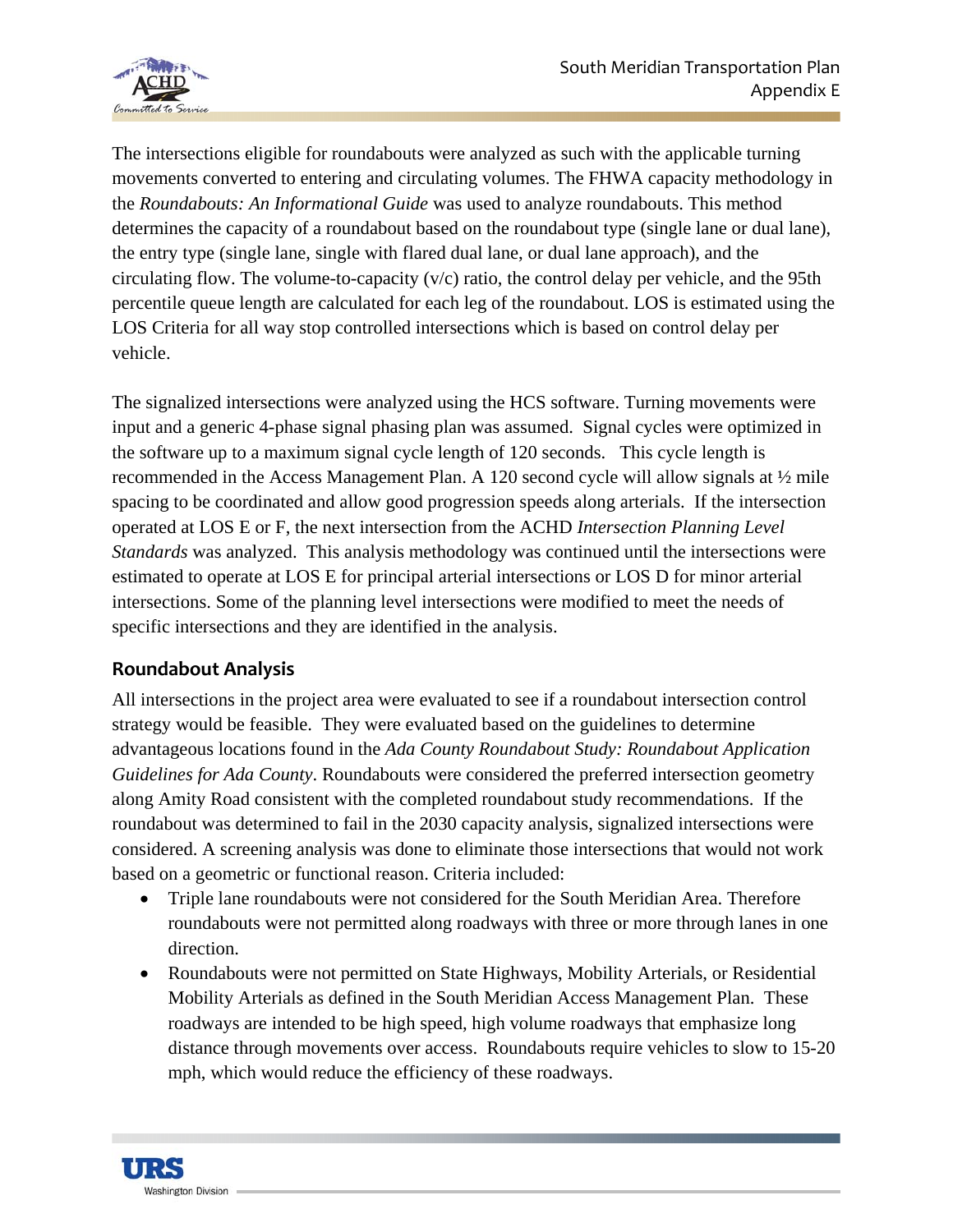

# **Interim Year Capacity Analysis Methodology**

An interim year capacity analysis was used to determine when the improvements will be needed. When a roadway or intersection failed with interim design year traffic volumes, the recommended improvements for the 2030 build out were scheduled to be constructed by that interim design year.

The interim year recommended schedules for improvement are based on several assumptions, particularly the location and pace of development. Adjustments to these schedules should be made as development occurs so that the intersections and roadways affected will be improved. Thus, these schedules do not dictate when specific projects and improvements will take place. They reflect the best information on the development pace available at this time. The ACHD Five Year Work Plan (FYWP) and Capital Improvements Plan (CIP) are updated often to prioritize projects based on the constantly changing development scenarios. The schedules presented here are simply additional tools to guide ACHD in prioritizing projects in the FYWP and the CIP when they review updating those plans.

### **Interim Year Traffic Volume Procedure**

An interim year capacity analysis was conducted to roughly determine when improvements may be needed between 2009 and the 2030 horizon year. First, a linear extrapolation from the current year volumes to the design year forecast was prepared to estimate the growth in travel demand as development occurs. Travel demand forecasts were prepared from this extrapolation for each interim design year, namely 2010, 2015, 2020, and 2025 and then the capacity analyses were conducted for the arterial roadways and intersections in the South Meridian Area. If an existing or planned intersection failed in an interim design period, the intersection improvements recommended for the 2030 design year are recommended for implementation in that interim design period. Stages of construction for intersections are not recommended, e.g. constructing a single lane roundabout first initially and then reconstructing it as a dual lane roundabout ultimately. These detailed project stages will be developed during detailed design and through the FYWP/CIP process.

The recommended roadway improvements schedule is depicted in **Figure 5**. This figure color codes the 2030 build out intersections and roadway segments to identify the interim period the existing (or current FYWP) intersection or roadway fails. This figure presents each interim design year period broken out in five-year increments. Intersections that are recommended to be improved before a particular interim design year are displayed with the color representing that period. Spreadsheets detailing the interim year capacity analysis and listing all of the proposed improvements are found in **Appendix F**.

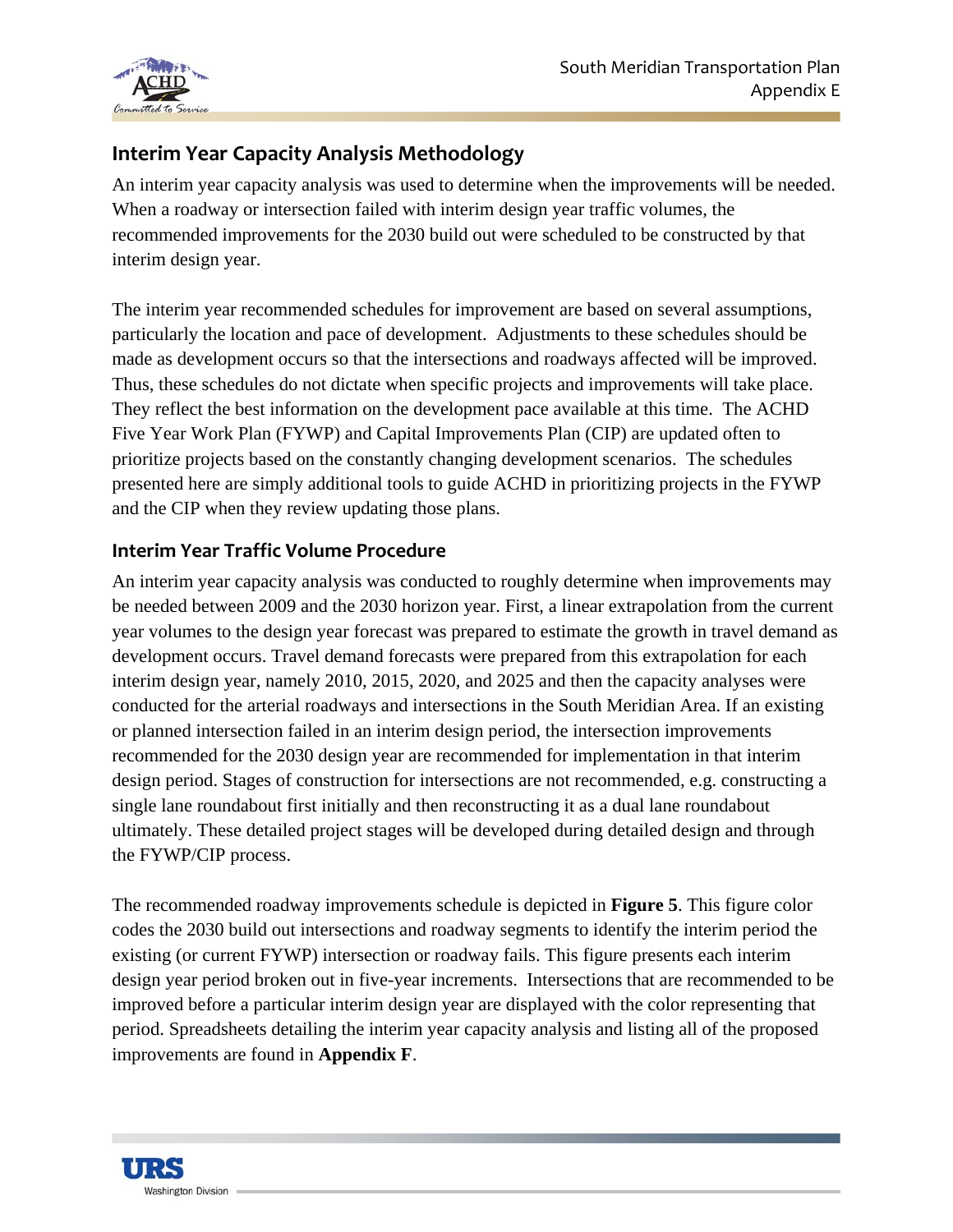

Generally, intersection improvements are required before roadway segment improvements. Intersections are usually the bottlenecks along arterial corridors. This is because capacity is limited by the traffic flows on each leg of the intersection demanding the same space to maneuver. Intersection improvements are needed to accommodate the additional demand on each leg of the intersection.

## **Planned Transportation Improvements**

Several intersections and roadway segments are scheduled for improvements before 2010 in the 2008-2012 FYWP. These improvement projects were included in the 2010 capacity analysis and subsequent design year analyses of each growth scenario as long as they operated at an acceptable LOS. These intersection and roadway segment improvements are described below:

- The Eagle Road/Victory Road intersection is scheduled to be reconstructed with 5 lanes on each approach and a traffic signal added in 2008. \
- Eagle Road from the Ridenbaugh Canal to Victory Road will be widened to 5 lanes as part of the Eagle Road/Victory Road intersection reconstruction project.
- The Meridian Road (State Highway 69)/Columbia Road intersection is scheduled to be reconstructed and a traffic signal added in 2010.

## **Interim Year Roadway Capacity**

The interim year capacity analysis process is identical to that used for the build out roadway capacity analysis described above. The roadway sections used for the South Meridian Transportation Study were based on planning level roadways identified in the report. With a few exceptions, the roadway classifications are based on the COMPASS 2030 Planning Functional Classification Map.

If a roadway segment in the 2010 network operated at an acceptable LOS, the configuration for that segment was carried forward to the 2015 model for analysis with those interim year forecast traffic volumes, and so on to the 2025 interim design year. If the roadway segment failed in a particular interim design year, then the 2030 recommended cross section was recommended to be built before that interim design year.

## **Interim Year Intersection Capacity**

The process for interim year capacity analysis for intersections is identical to that used for the build out intersection capacity analysis described above. Arterial road intersections in the South Meridian Area were analyzed for the interim design years to determine when they failed. The COMPASS peak hour model traffic volume forecasts for the interim design years were used to estimate turning movements at each intersection in the South Meridian Area. The Highway Capacity Software Plus (HCS+) was used to analyze the intersections in each of the interim design years.

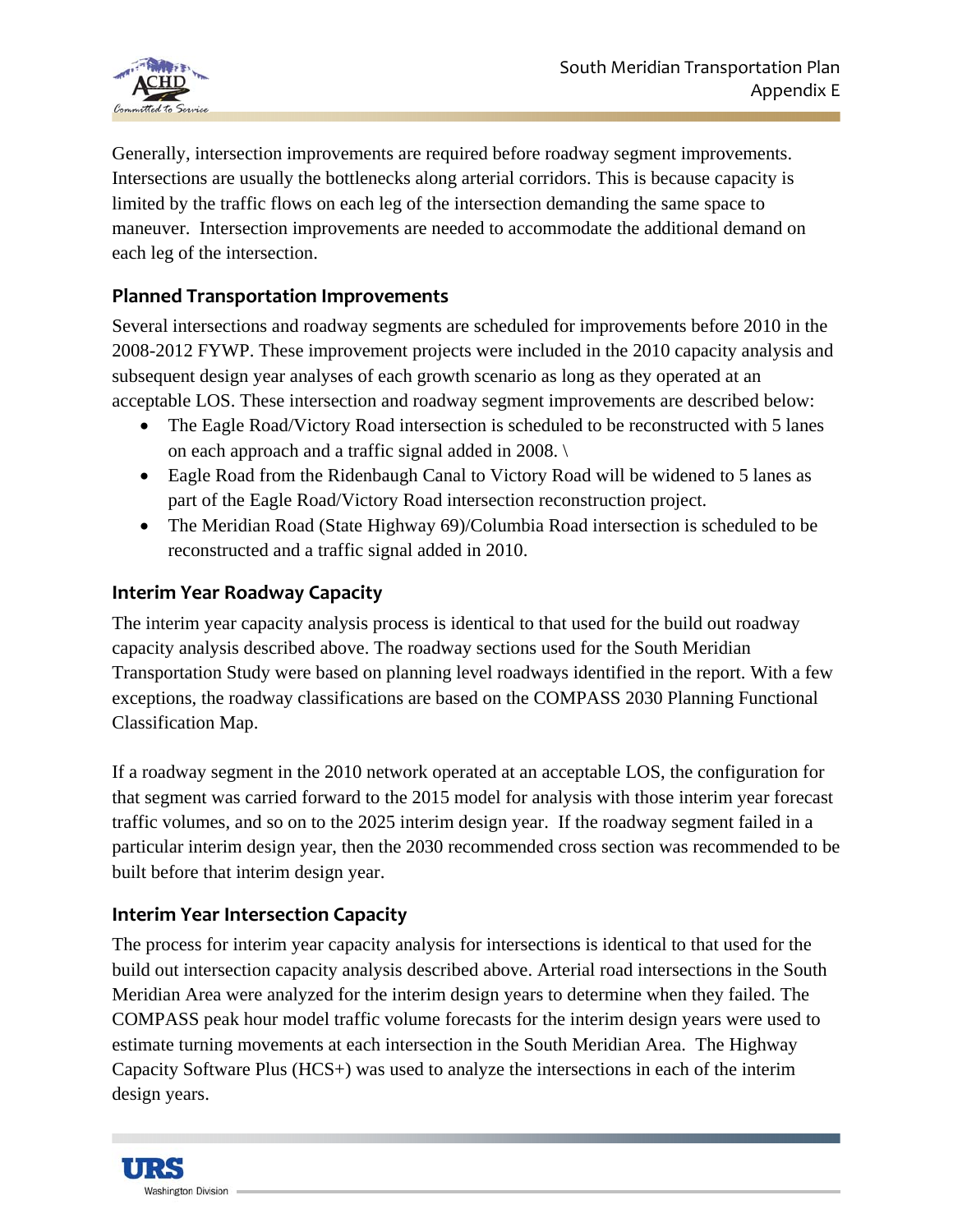

## **Peak Hour Turning Movements**

The PM peak hour turning movements were estimated for each intersection in each interim design year based on the forecasted peak hour link volumes entering and exiting the intersection. The turning movement volumes were estimated based on the linear interpolation between existing and 2030 forecast volumes. Some adjustment was made to accommodate future traffic volumes at intersections that only have three legs now and are forecast to have four, such as the Overland Road intersections with Black Cat Road, Ten Mile Road, Linder Road, and Locust Grove Road.

## **Intersection Capacity Analysis**

The intersections were analyzed using the HCS software. The turning movements were input into the appropriate module (all-way stop control, two-way stop control, and traffic signal control) with the 2010 intersection geometry. If an intersection roadway segment in the 2010 network operated at or better than the LOS threshold, it was carried forward to the 2015 model for analysis with those forecasted traffic volumes. This process was repeated to the 2025 interim design year. If the intersection failed in a particular interim design year, the 2030 build out intersection was recommended to be built before that interim design year.

# **Build Out Right‐of‐Way Estimate Methodology**

The ACHD Geographic Information Systems (GIS) Division provided information depicting the existing parcel, roadway, and intersection limits in the South Meridian Area. The centerlines for the arterial roadways and intersections were established from the GIS data. The recommended build out improvements were superimposed over the existing parcel and roadway mapping to determine the additional right-of-way needed to accommodate the improvements. All improvements were assumed to be centered on the existing roadways and intersections. The intersection right-of-way needs were determined separate from the roadway segment needs. Separate cost estimates for results of each arterial/arterial intersection and roadway segment are presented in later sections.

Individual parcel impacts were not calculated or estimated. The purpose of this exercise was to develop a conceptual idea of costs associated with the proposed improvements. Some areas appeared to contain easements and other unique features. For simplicity, these areas were not separated in this conceptual right-of-way estimation.

The right-of-way estimates and cost approximations are for planning purposes and comparisons only. Those improvements included in the CIP will include the necessary right-of-way purchases by ACHD. Those recommended improvements not included in the CIP will require adjacent developments to dedicate the necessary right-of-way. Specific right-of-way needs and costs will

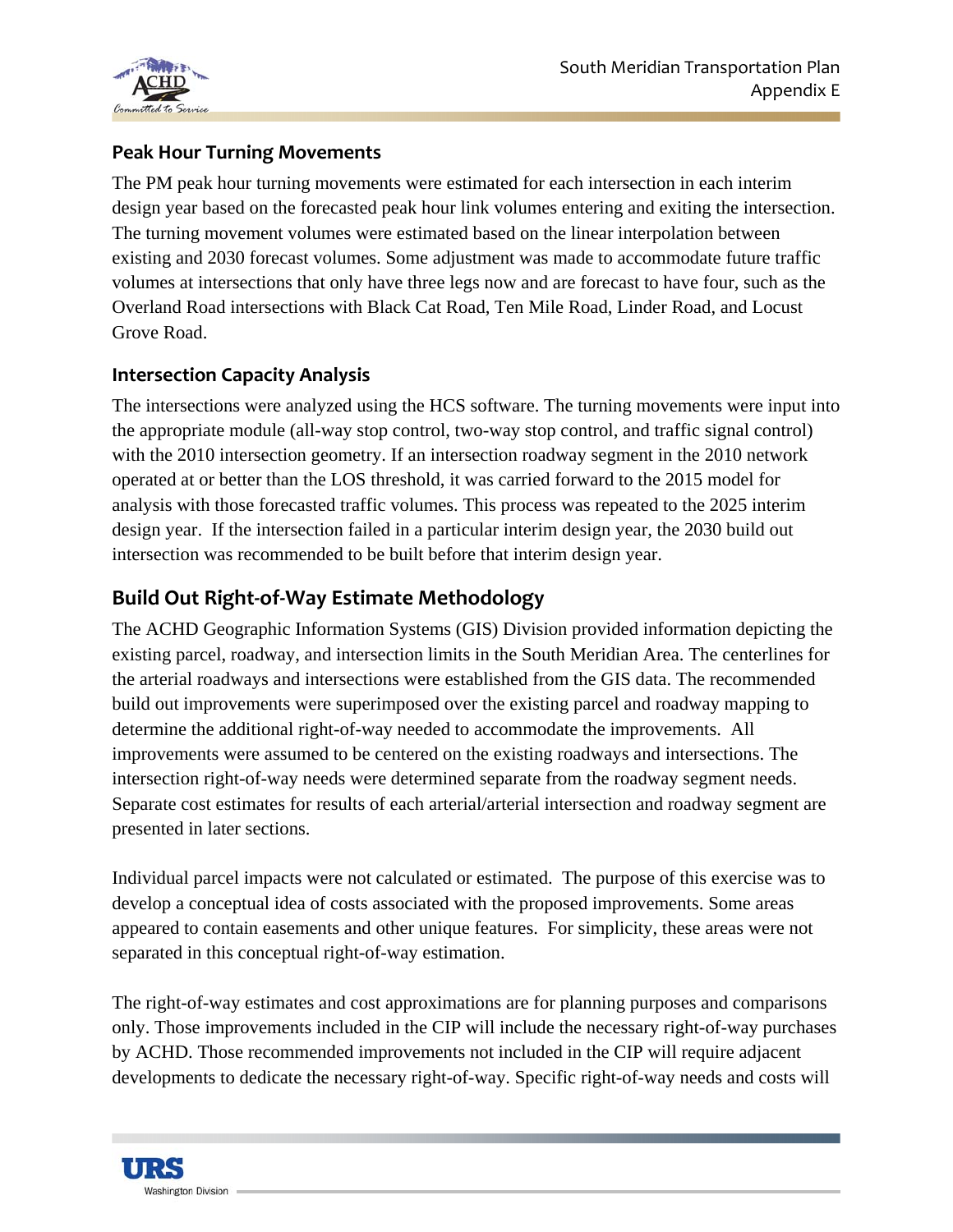

be determined during design activities. Detailed tables presenting cost calculations are presented in **Appendix J**.

### **Roadway Right‐of‐Way**

The roadway segments were defined as those areas between the arterial/arterial intersections that were uniform in number of lanes and width. The roadway segment right-of-way widths determined in the report were used to estimate the proposed right-of-way needs along the arterials. The existing right-of-way centerline was offset to the new, proposed right-of-way width and shapes were created between the right-of-way shown on the GIS mapping and the proposed right-of-way line. Estimated right-of-way needs along the arterial roadway segments between arterial intersections were calculated and combined for a total segment right-of-way estimate.

### **Intersection Right‐of‐Way**

The recommended intersection improvements for each growth scenario were used to estimate the intersection right-of-way needs. These recommended intersections were centered on the existing intersections and adjusted as needed in a CAD program. Shapes were created between the rightof-way shown on the GIS mapping and the proposed right-of-way. Estimated right-of-way needs at the intersections were calculated and combined for a total intersection right-of-way estimate. The intersection right-of-way needs were estimated to include all of the roadway length from the intersection, including tapers and widening for turn lanes, back to the basic roadway segment width. This length was assumed to be identical to that presented in the *Intersection Planning Level Standards* drawings and roundabout drawings.

#### **Right‐of‐Way Cost Estimate**

Unit costs for right-of-way were provided by Integrity Appraisal, which performed a market analysis of land and home sales conducted in the South Meridian Area since 2001 in a report titled *South Meridian Transportation Plan Estimate of Right of Way Acquisition Costs*. They compiled over 300 single family residential sales and 225 vacant land sales in the area since 2001 to develop a current average cost per acre at each arterial/arterial intersection in the area. These costs were applied to the estimated intersection and roadway segment right-of-way needs to determine the associated costs. These costs are presented in tabular form for each intersection and roadway segment improvement recommendation in the South Meridian Area. A copy of Integrity Appraisal's report is found in **Appendix K**. Included in Integrity Appraisal's report is an estimate of how the current right-of-way costs may increase over time and how that dramatic increase may affect the South Meridian Transportation Plan.

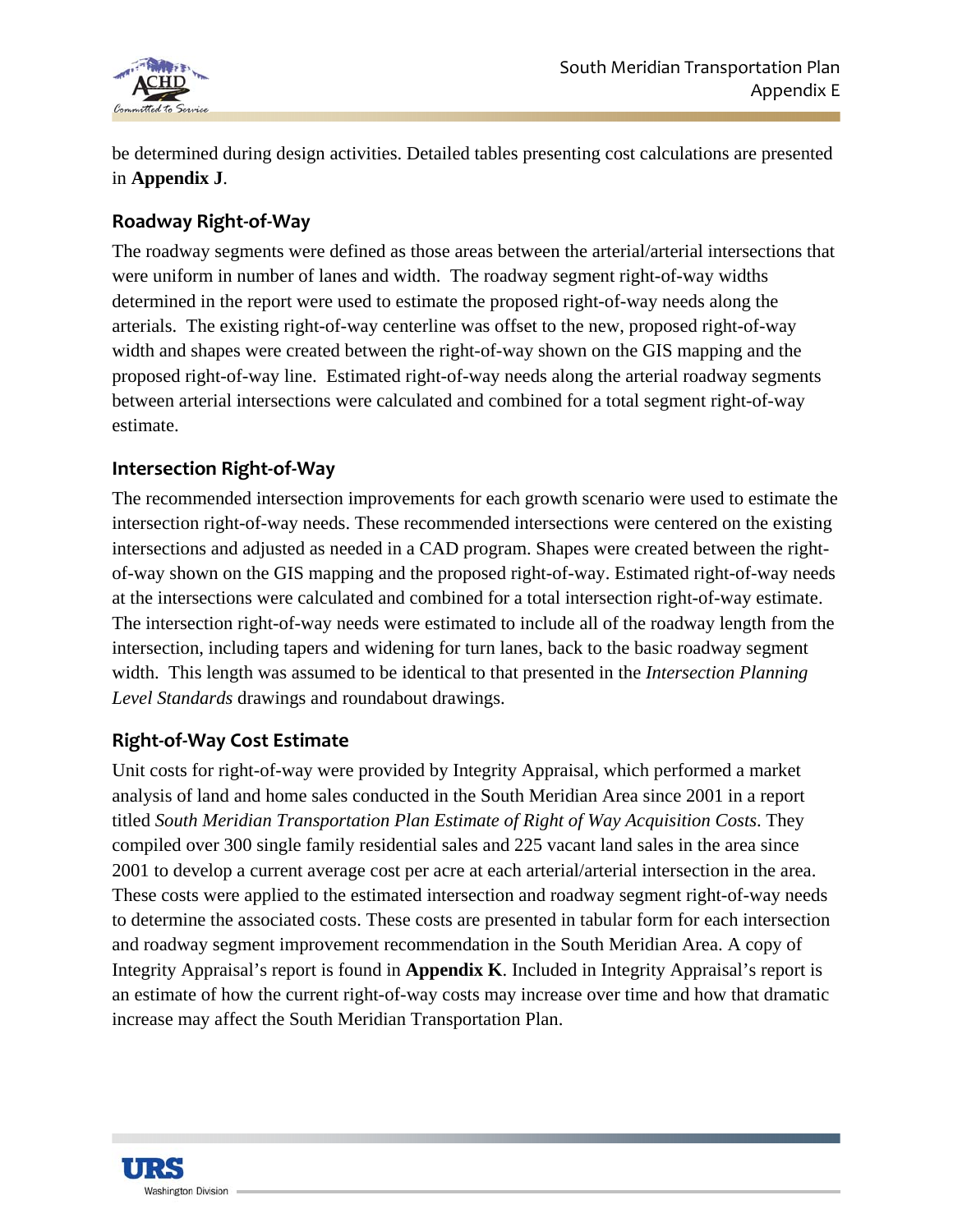

# **Build Out Construction Cost Estimate Methodology**

A procedure similar to the right-of-way estimation was used to identify the proposed intersection and roadway segment costs. The estimated construction costs were calculated for each intersection and roadway segment so that they could be combined with the right-of-way costs to provide an estimated cost for the respective intersection and roadways segment improvements.

#### **Roadway Construction**

The roadway segments were defined as those areas between the arterial/arterial intersections that were uniform in number of lanes and width.

#### **Intersection Construction**

Many of the intersections within the study area taper from 6-, 8-, and 9-lane cross sections at the stop bars to 3-, 5-, and 7-lane cross sections on the roadway segments. Intersection lanes for the construction cost estimate were estimated as the number of lanes at the stop bar. The intersections that are forecasted to be controlled by roundabouts have an additional cost to account for the additional paving, curbing, and landscaping the roundabouts require. This additional cost was estimated at \$180,000 for single lane roundabouts and \$443,000 for dual lane roundabouts. The intersections that are forecasted to be controlled by a signal have an additional \$250,000 estimated cost to account for the signal addition or upgrade.

#### **Construction Cost Estimate**

ACHD provided roadway cost estimates for various roadway cross sections, specifically the number of lanes, based on recent bid openings and other planning activities. The estimated costs from the 2007-2011 Five Year Work Plan were compared with actual costs and the results formed the basis for the unit costs used in the South Meridian Transportation Study. Costs were inflated to estimate 2008 values. The unit costs provide a planning level estimate of the current construction costs without breaking out individual bid items, material quantities, utility costs, and other unique construction impacts.

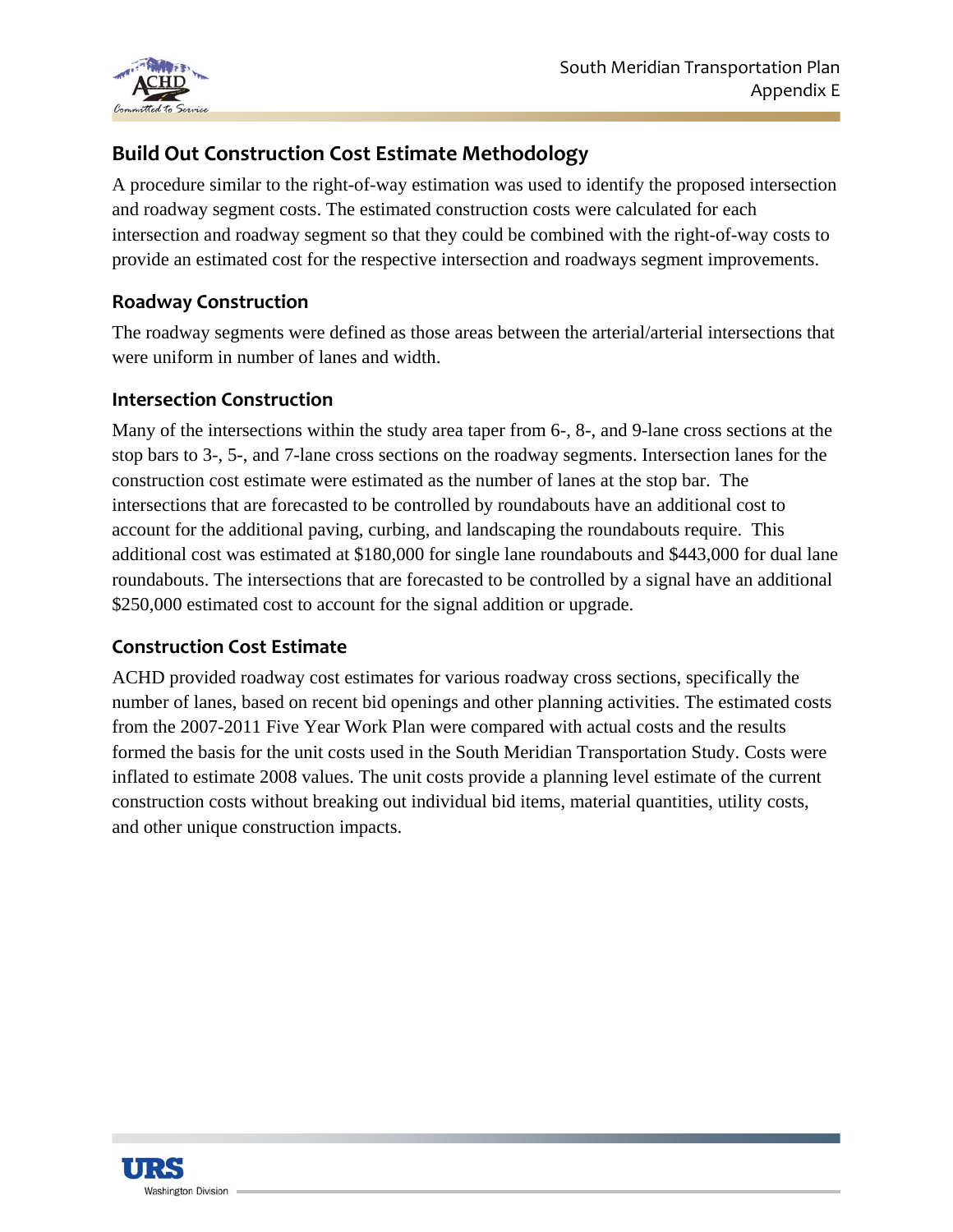

These estimates are unit costs in current dollars per foot of the particular roadway segment. The unit costs provided by ACHD are presented in **Figure E-2**.

| <b>Construction Cost Estimate</b>        |                                                  |  |  |
|------------------------------------------|--------------------------------------------------|--|--|
| <b>Number of Roadway</b><br><b>Lanes</b> | <b>Unit Cost per Foot</b><br>$(2008 \text{ } $)$ |  |  |
|                                          | \$600                                            |  |  |
|                                          | \$700                                            |  |  |
|                                          | \$900                                            |  |  |
|                                          | \$1,000                                          |  |  |
|                                          | \$1.200                                          |  |  |

#### **Figure E‐2. Construction Cost Estimate Unit Costs**

# **Benefit/Cost Analysis Methodology**

A benefit/cost analysis was prepared for recommended intersection improvements for each of the growth scenarios included in the South Meridian Transportation Study. Intersection improvement projects were prioritized for each growth scenario based on the benefit/cost analysis, which utilized the build out and interim year capacity analyses and recommended schedule of projects.

## **Discussion of Present Worth Method**

The benefit/cost ratio present worth method is often used to evaluate municipal projects, specifically to compare alternatives. This method determines the present worth of all benefits and the present worth of all costs associated with a given alternative of the project. Benefits (in present year dollars) are divided by the present worth costs to determine the benefit/cost ratio. A given alternative is acceptable if the ratio equals or exceeds 1.0. Alternatives for a project can be compared using their benefit/cost ratio. The alternative which provides the highest ratio, and thus the most benefit for the associated costs, is usually selected as the preferred alternative.

The benefits and costs associated with each alternative are quantified for the period of time during which they may be realized. For example, construction costs may occur during a small window of the entire project planning period (2-4 years) while maintenance costs may occur annually or semi-annually over the life of the facility. Benefits can be identified as daily, monthly, annually, or as a one time occurrence.

All of the costs and benefits are converted from future estimates to their present value. This conversion requires making several assumptions regarding the interest rate, the inflation rate, the timing and frequency of expenditures, and the accuracy of the future costs. Tax implications and depreciation may also be included. The future benefits and costs for each alternative are

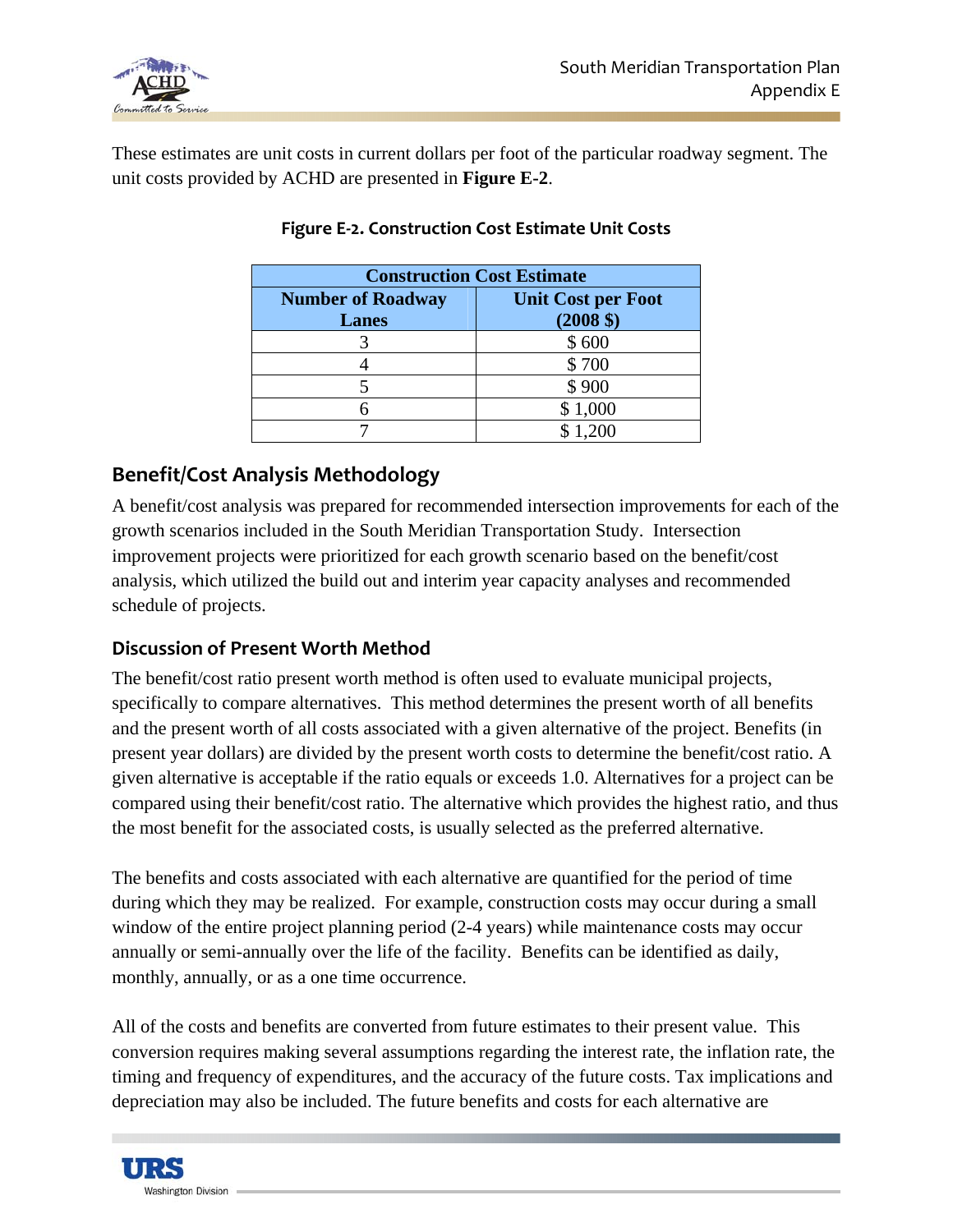

discounted based on the assumed interest and inflation rates to determine the amount in present year dollars that are needed to provide the future improvements.

### **Modified Analysis for South Meridian Transportation Study**

The benefit/cost analysis used for the South Meridian Transportation Study is not a traditional benefit/cost present worth analysis because there are not project level alternatives to compare. Only one recommended improvement for each intersection based on the forecasted traffic volumes associated with each growth scenario was developed. Thus the analysis provides a comparison of the benefit/cost ratios between each growth scenario.

The following planning level analysis calculates the present worth benefits and costs at each intersection to determine which intersection projects will have the highest benefit/cost ratio given an interim design period and a growth scenario. Each intersection project is then prioritized based on its calculated benefit/cost ratio.

#### **Estimated Cost**

The planning level costs fell into two categories: right-of-way and construction. Costs were estimated in 2008 dollars. Thus, no discounting as described above is required. The benefit/cost ratios developed for the purposes of this analysis only consider the one-time costs of right-ofway acquisition and construction.

Maintenance costs and other annual costs that may be associated with the intersections were not included due to the difficulty in estimating them and the cursory nature of this analysis. As individual projects are developed in the South Meridian Area, more detailed benefit/cost analyses can be performed that include estimates of the costs associated with maintenance and other various improvement activities. These more detailed analyses should be used to compare specific intersection improvement alternatives.

#### **Estimated Benefit**

A major benefit of intersection improvements is the driver's reduced travel time through the intersection. This benefit is measured as the reduction in delay to vehicles traveling through the intersection. For this study, delay reduction is based on the average delay calculated for each intersection using the Highway Capacity Software Plus. Delay reduction is the only benefit quantified for this analysis. Additional benefits, including fuel consumption savings, can be calculated for the improvements identified. These additional benefits would increase the estimated benefit. More detailed benefit/cost analyses can be performed in the future to compare specific alternatives and include these additional benefits.

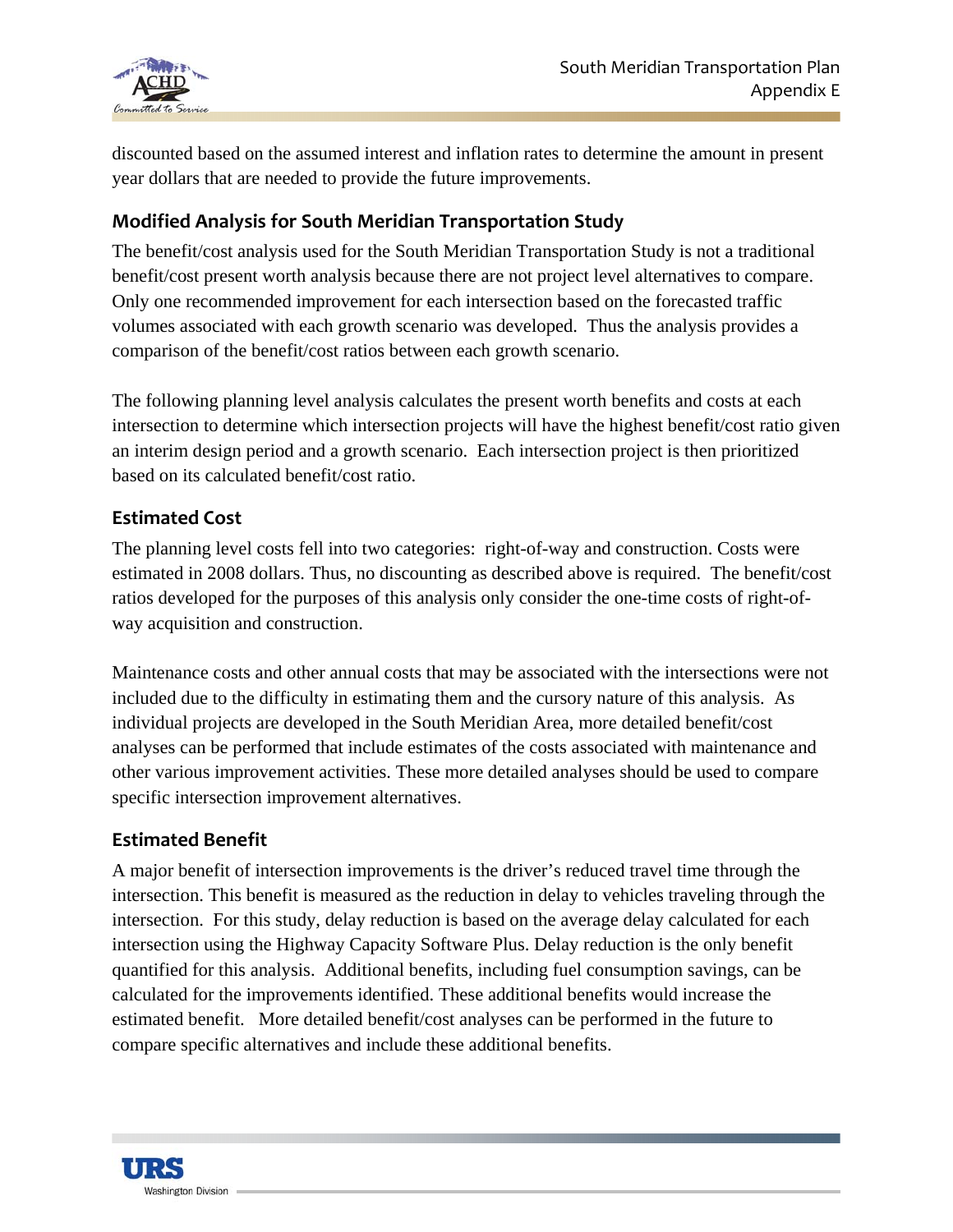

The benefit/cost analysis was performed for each intersection based the build out recommended intersection improvements and the proposed schedule of the improvement for each growth scenario. For example, if an intersection failed with the traffic volumes forecast for 2015, the average delay per vehicle under the existing intersection configuration was recorded and compared to the delay associated with the improved configuration recommended. The difference between the delay per vehicle before and after the intersection improvements was recorded as the benefit per vehicle. This delay reduction per vehicle is multiplied by the number of vehicles traveling through the intersection in the peak hour of the interim design year (2015 in this example) to determine the number of hours saved by travelers through the intersection during the peak hour.

A weekday daily delay reduction is determined by multiplying the peak hour reduction by two, assuming two peak hours daily. The annual delay reduction is calculated by multiplying the daily delay reduction by 260 weekdays per year. It is assumed that the weekend traffic will not experience excessive delays at these intersections and so are not included in the analysis.

The annual delay reduction benefit was converted to dollars to directly compare with the estimated costs. An average 2007 wage rate is multiplied by the annual delay reduction to determine the annual travel delay cost savings. This dollar amount represents the money all weekday travelers save traveling through the intersection after improvements are made.

The wage rate is an approximation of the value of each traveler's time and is used to quantify how the intersection improvements benefit the traveling public. This wage rate is based on the Ada County Profile prepared by Idaho Commerce & Labor in December 2008 and presented in **Appendix L**. The per capita median annual income in Ada County is estimated at \$39,302. This median annual income was converted to an estimated hourly rate of \$18.90. This analysis used this value as the average travelers wage rate.

For the purposes of this analysis, the peak hour average vehicle delay without improvements is capped at 100 seconds. The calculated delay may be much higher for a given intersection, but the capacity software (HCS+) only analyzes isolated intersections and does not account for traffic patterns shifts. Realistically travelers will find alternative routes when delay becomes unacceptable and 100 seconds is assumed to be the point at which diversion occurs. Therefore, any calculated delay at a given intersection greater than this cap is adjusted to 100 seconds.

Roundabouts have unique characteristics that make calculation of delay a bit more difficult. The roundabout capacity analysis performed to determine the delay per vehicle was based on the FHWA's *Roundabout: An Informational Guide* methodology. Delay at roundabout intersections is calculated with a logarithmic function that greatly increases as saturation flows are reached.

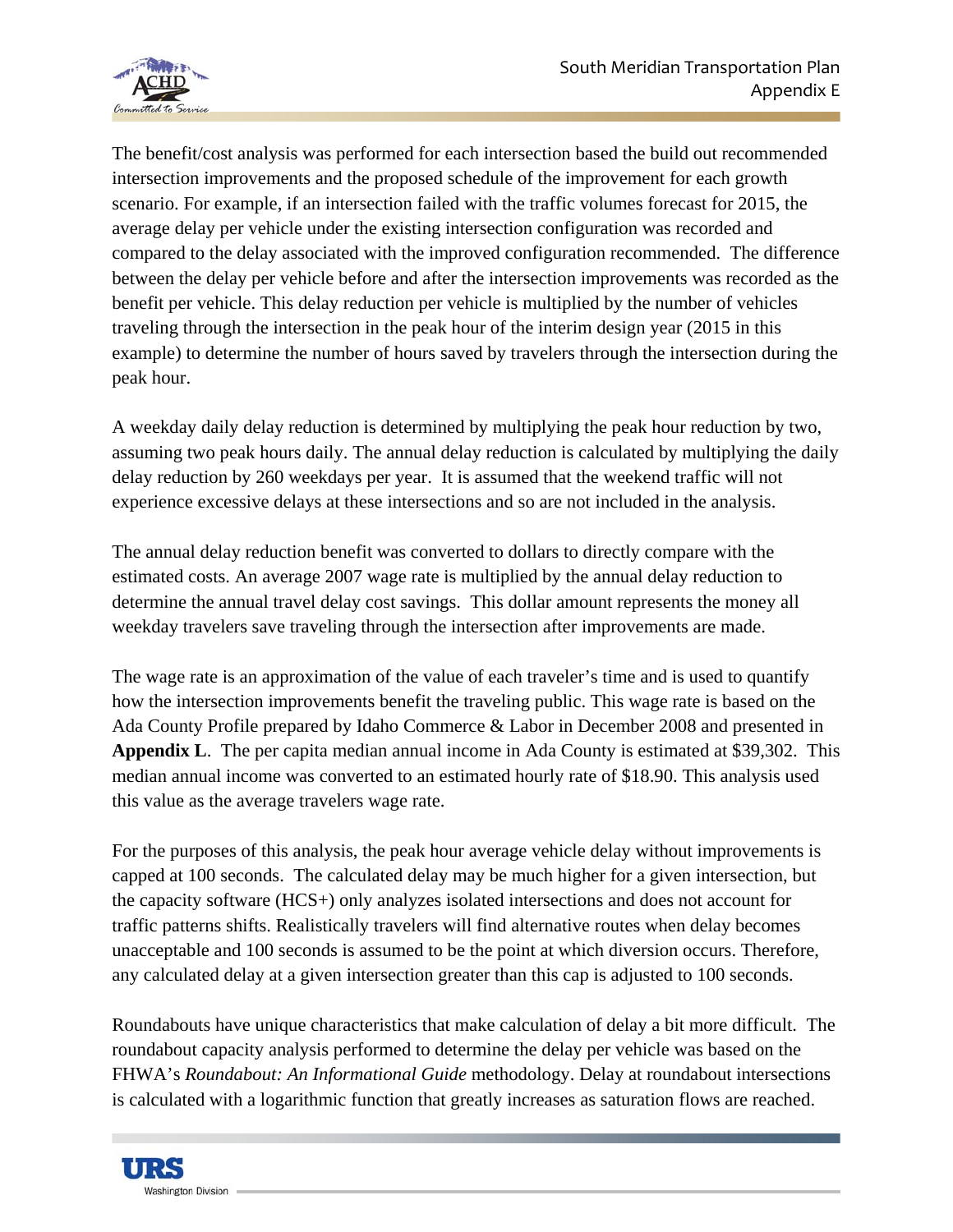

Before those flows are reached, very low average delays per vehicle are estimated. All intersections improved with roundabouts were assigned a delay per vehicle of 15 seconds unless the calculated delay was higher. This minimum delay represents the intersection operating at an LOS of mid-B. This provides a more realistic estimate of the benefits travelers will find as the roundabouts are constructed.

The total present worth benefit at each intersection is estimated over a span of years between the interim design year when improvements are needed (2010, 2015, 2020, and 2025) and the build out design year of the South Meridian Transportation Study (2030). This span represents a reasonable design life for each intersection and gives a finite time period for this planning level analysis. Traffic volumes and patterns beyond the 2030 design year have not been included in this analysis. The number of vehicles traveling through the intersection will change each year and delay will increase or decrease as the volumes fluctuate. However, this analysis assumes that the delay reduction calculated for the specific interim design year traffic volumes will remain similar throughout the years included in the analysis period.

As more individual projects are developed in the South Meridian Area and better traffic forecasts are developed for those projects, more detailed benefit/cost analyses should be performed that include detailed estimates of the monetary value of benefits. These more detailed analyses should be used to compare specific intersection improvement alternatives. Future analyses will also allow for a more detailed estimate of the intersection improvement life span than can be estimated by this planning level analysis.

#### **Assumptions**

The assumptions used in the South Meridian Transportation Study benefit/cost analysis include the following:

- All costs have been estimated in 2007 dollars (no discounting of costs).
- The average 2008 wage rate of \$18.90 was used as the value of the average traveler's time.
- The benefit period is estimated over the span of years between the interim design year improvements are needed (2010, 2015, 2020, and 2025) and the build out design year of the South Meridian Transportation Study of 2030.
- Off-peak traffic volumes are lower than peak volumes and thus no reduction was calculated for off-peak travel delay.
- The peak hour delay per vehicle without improvements is capped at 100 seconds
- The minimum peak period delay per vehicle for roundabout intersections is 15 seconds.
- The peak period delay reduction is multiplied by 2 to account for two peak hours each day (AM and PM) and estimate the total daily delay reduction.
- The annual delay savings are calculated assuming 260 weekdays per year.

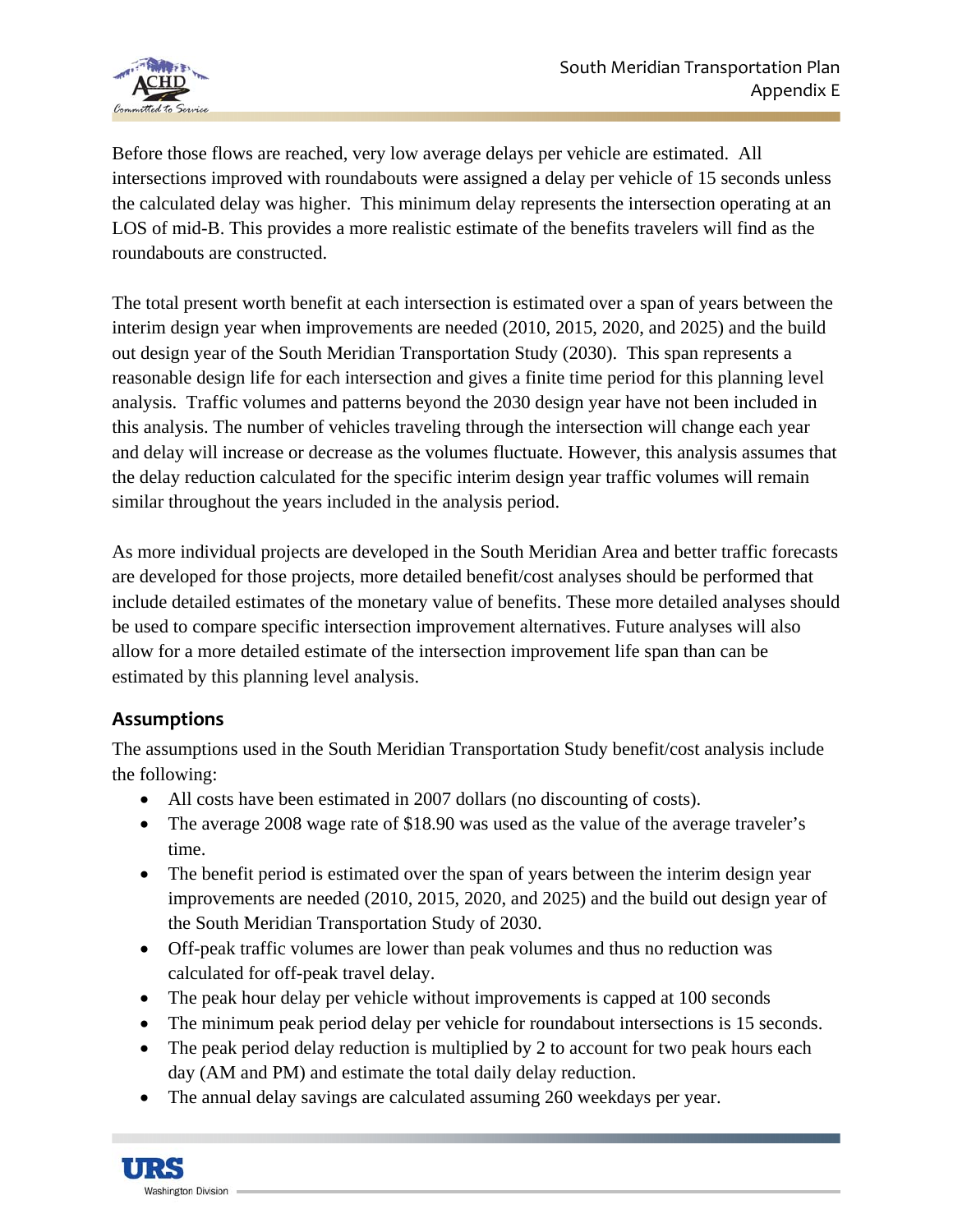

• The annual delay reductions calculated at each intersection for the interim design year are representative of the annual reductions for each year of the benefit period.

#### **Interpretation of Benefit/Cost Ratio Results**

The benefit/cost ratios calculated for the arterial intersections in the South Meridian Transportation Study require some interpretation to glean meaningful conclusions. The first issue is that some intersections exhibit a benefit/cost ratio of less than 1.0. One reason for this is because the benefits are only calculated for the 5, 10, or 15 years between the interim design year the improvement is recommended to be constructed in and the 2030 design year rather than the full 20 year life an intersection would typically experience. These intersections do not realize enough benefit in those periods to offset the costs of providing the improvements. A conclusion that could be made from this situation is that the intersections do not require the full 2030 recommended build out in the interim design year. By providing a partial improvement, the costs will be reduced and the benefits will be maintained.

However, by 2030 the full improvements must be provided and so this argument does not provide a solution to this issue. A more logical conclusion is that the intersections will continue to function at acceptable LOS after 2030 and so the benefits will continue to accrue beyond this planning horizon. The intersections that have a benefit/cost ratio less than 1.0 that may realize benefits beyond 2030 are shown in **red** in the results presented for each growth scenario.

The second issue raised by the benefit/cost ratios deals with certain intersection improvements that are not included in the current long range plan. Specifically, the Overland Road/Ten Mile Road, Victory Road/McDermott Road, and Victory Road/Meridian Road intersections exhibit very high right-of-way and construction costs that translate into benefit/cost ratios less than 1.0. The Overland Road connection from Black Cat Road to Ten Mile Road is not included in any long range plan and is not currently funded. These intersections and the roadway between them require a significant right-of-way investment and the benefits will not balance that investment until well beyond the 2030 planning horizon.

The McDermott Road and Linder Road intersections with Overland Road do not need to be improved until overpasses are provided over I-84 at each arterial. The Linder Road overpass is not included as a funded project in any long range plans. Thus, a significant investment is required before the benefits are realized. This could be well beyond the 2030 planning horizon. The concern from a planning standpoint is that if these overpasses are not constructed by 2030 the Black Cat Road overpass and the Ten Mile Road and Meridian Road interchanges will have to carry those vehicles that would have used a McDermott Road or Linder Road overpass. The larger traffic volumes on Black Cat Road, Ten Mile Road, and Meridian Road will require improvements to these arterial intersections with Overland Road sooner than the current schedule